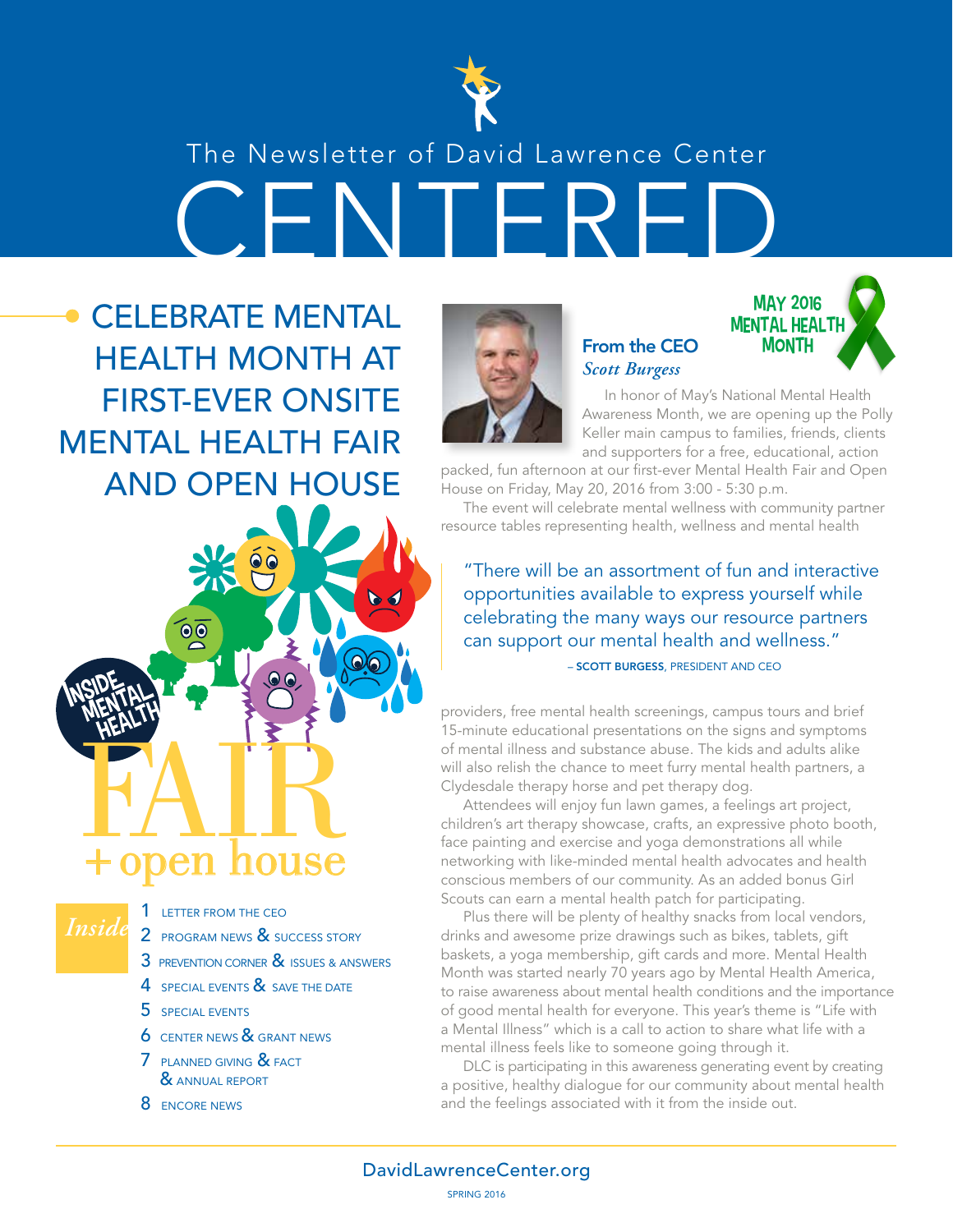

#### DAVID LAWRENCE CENTER BOARD OF DIRECTORS 2015 - 2016

Scott Burgess *Chief Executive Officer*

Douglas Johnson, PhD *President*

#### Russell Budd

Polly Keller\*

Brian V. McAvoy, Esq.

Robert Morantz, M.D. *(1942 - 2016)*

William O'Neill, Esq.

Michael V. Reagen, PhD

L. Patt Schneider, PhD

Viola Steffan

Pablo X. Veintimilla

Lieutenant George Welch

\**Honorary Board Member*

#### DAVID LAWRENCE **FOUNDATION** BOARD OF TRUSTEES 2015 - 2016

Arthur Cherry *Chairman*

William O'Neill, Esq. Daniel A. Mendoza, CIMA®

David Lawrence Center is a not-for-profit, 501(c)(3) organization and is accredited by the Joint Commission on Accreditation of Healthcare Organizations. The Center is funded in part by the State of Florida Department of Children and Families (DCF) and the Department of Housing and Urban Development (HUD), Collier County Department of Housing, Human and Veteran Services, and private donations made through the fundraising efforts of the David Lawrence Foundation.

# Crossroads Adds Personal Training Fitness Program PROGRAM NEWS

Fitness is important for all demographics. Expertise is needed to address the challenges of more specialized populations with unique health considerations such as cardiac rehab, eating disorders and addictions.

Crossroads recently partnered with professional master trainers at Max Flex Fitness to work with our rehab clients to enhance their exercise regime of yoga, walking, pickle ball, basketball and swimming. Trainers host onsite circuit training group classes two days per week. The classes include low-impact body weight and aerobic exercises. Participants learn that exercising will release natural endorphins such as serotonin in a healthy way, rather than using alcohol and drugs to release these chemicals.

Most clients begin classes with feelings of depression and anxiety, and may still be experiencing symptoms of post-acute withdrawal. After their first class, clients begin to feel better, have more energy

# SUCCESS STORY

Caleb is a bright, polite, articulate 16 year old with a great sense of humor. This is a good day because he is using all the tools his therapist taught him. On his bad days, he is suicidal, angry and aggressive, unable to sleep and engages in self-harm. These good days are what keep him and his family afloat in an ocean of daily ups and downs.

## "Knowledge is power. We've gained so much insight. Luckily, all the right resources came at all the right times." – MELLISA, CALEB'S MOM

Mom recalls Caleb having "huge, explosive blow-ups and by age 10 he began talking about wanting to die. He was diagnosed in Tampa with bipolar disorder, ADHD, oppositional defiant disorder and conduct disorder.

After moving to Naples, they got involved with NAMI and DLC. The road



"Alcohol and drugs produce the same chemicals in the brain as exercising. This fitness training program teaches addicts a healthier way to utilize exercise to release endorphins."

– NINO MAGADDINO, MAX FLEX FITNESS

and feel a sense of accomplishment for being able to finish. After two weeks of exercising four to six days a week, clients have decreased emotional swings, report feeling the natural endorphins after exercising and have a greater sense of peace of mind and happiness.



was still bumpy with Caleb being admitted to the Crisis Unit 14 times, but they were determined to find the best supports to ensure Caleb has more good days then bad.

When his new psychiatrist diagnosed him with high functioning Asperger's it opened up a new treatment modality. A change in meds, an individualized education program in school, and in-home therapy have combined to make a huge difference in Caleb's life.

Caleb aspires to be a mechanical engineer. He plays lacrosse and the drums in his high school's marching band, and finally feels he belongs to a community of people who care about him.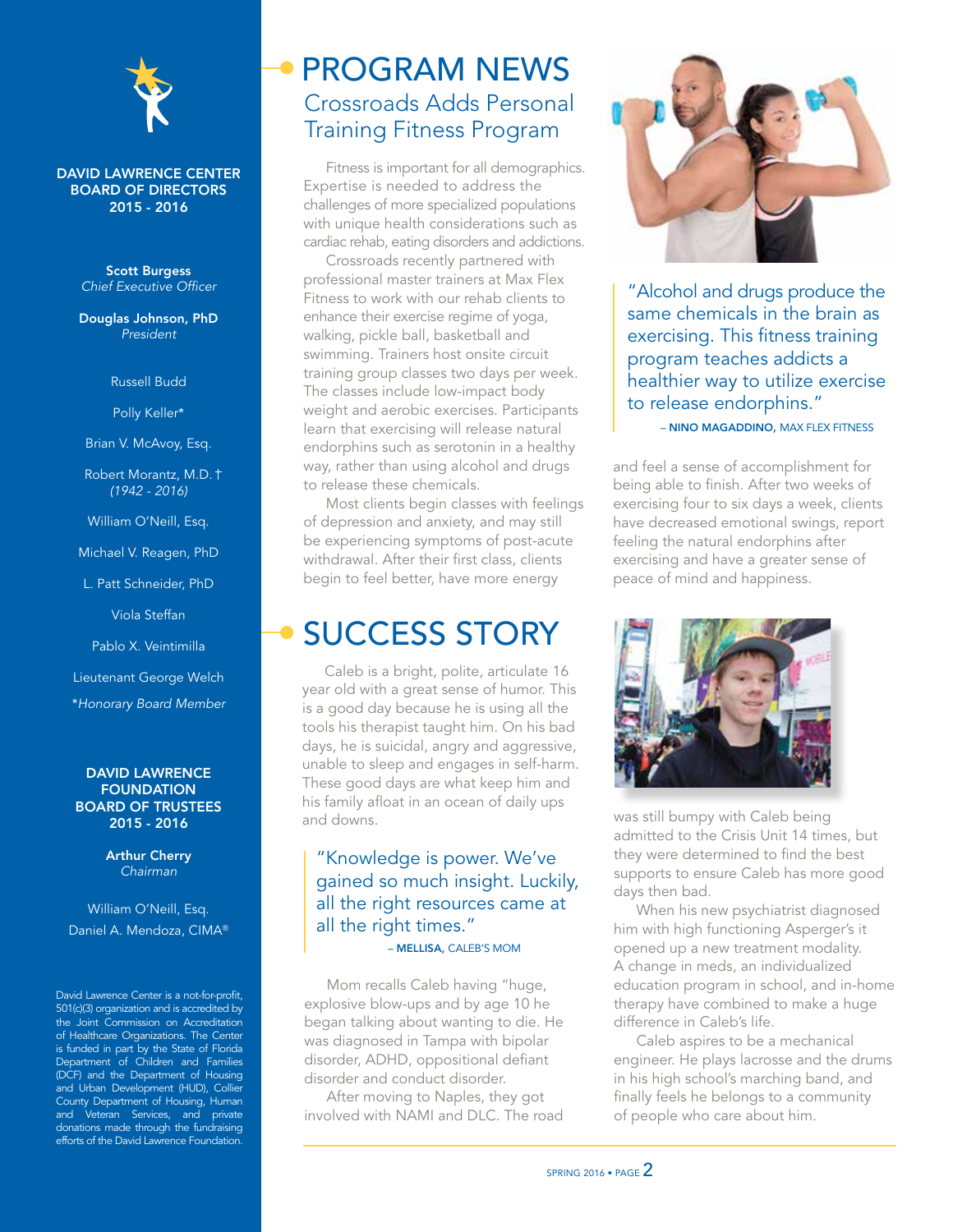# PREVENTION CORNER Free Parenting Prevention Classes Start in May

Some children are hardwired to disturb the peace at home or school, but their unusual energies can serve them well later in life when nurtured effectively. Whether a child has difficult behavior because of ADHD, a creative personality, a highly sensitive nature, oppositional defiant disorder,



Prevention and services offer specific, free parenting classes to help improve parenting

Parenting Today helps parents of children 5 -12 years of age find better ways to handle daily parenting issues. In six two-hour sessions, parents receive guidance and support while learning how to cope with problems, address difficult topics, manage power struggles and encourage children to be their best. This class teaches parents effective ways to improve communication, guide safer choices, gain cooperation and discipline.

Parenting Teens is a six session psycho-educational series that provides tools for parents who are experiencing behavioral difficulties with strong willed or out of control adolescent children. This class teaches parents how to prevent and intervene in the child's negative choices, address problematic behavior and change destructive behavior. It also provides education on drug use, violence and sexuality. The goal of these tactics are to help rebuild effective family relationships.

*Classes are held multiple times a year. Parents interested in the May parenting classes can call 239-263-4013 or register in person at the Horseshoe Drive Satellite Office.*

# ISSUES & ANSWERS

## About Cyberbullying

Cyberbullying is the use of electronic communication to bully a person. This is usually done by sending mean messages or even threats to someone though a website, email, social media, phone or text message. With over 80% of teens having access to cell phones on a regular basses, it has become the most common medium and most frequent form of cyberbullying.

## "Studies show that 88% of social media using teens have witnessed people being mean or cruel on social media."

72% of high school students nationwide report being cyberbullied once or twice a school year, 20% reported once or twice a month, and 5.3% reported it once or twice a week.

### Youth that have been a victim of cyberbullying are more prone to:

- alcohol or drug abuse
- experience bullying in person
- skip school and get poor grades
- lower self-esteem
- health problems
- thoughts of suicide

Unfortunately, over 81% of young people think that bullying online is easier to get away with than bullying in



person and more than half of cyberbullying victims never tell their parents or an authority figure.

To help prevent cyberbullying among adolescents in the Collier County Public Schools, David Lawrence Center collaborated with the school district to create a cyberbullying video as part of the "We Care Campaign" – a mental health awareness initiative targeted toward middle school and high school students. The underlying message in the campaign is simple..."if you see something say something". The video explained how to text anonymously to report bullying of any kind to "don't hate" at DNTH8 or 274637.

*To help someone struggling with the harming effects of cyberbullying, call David Lawrence Center at 239-455-8500.*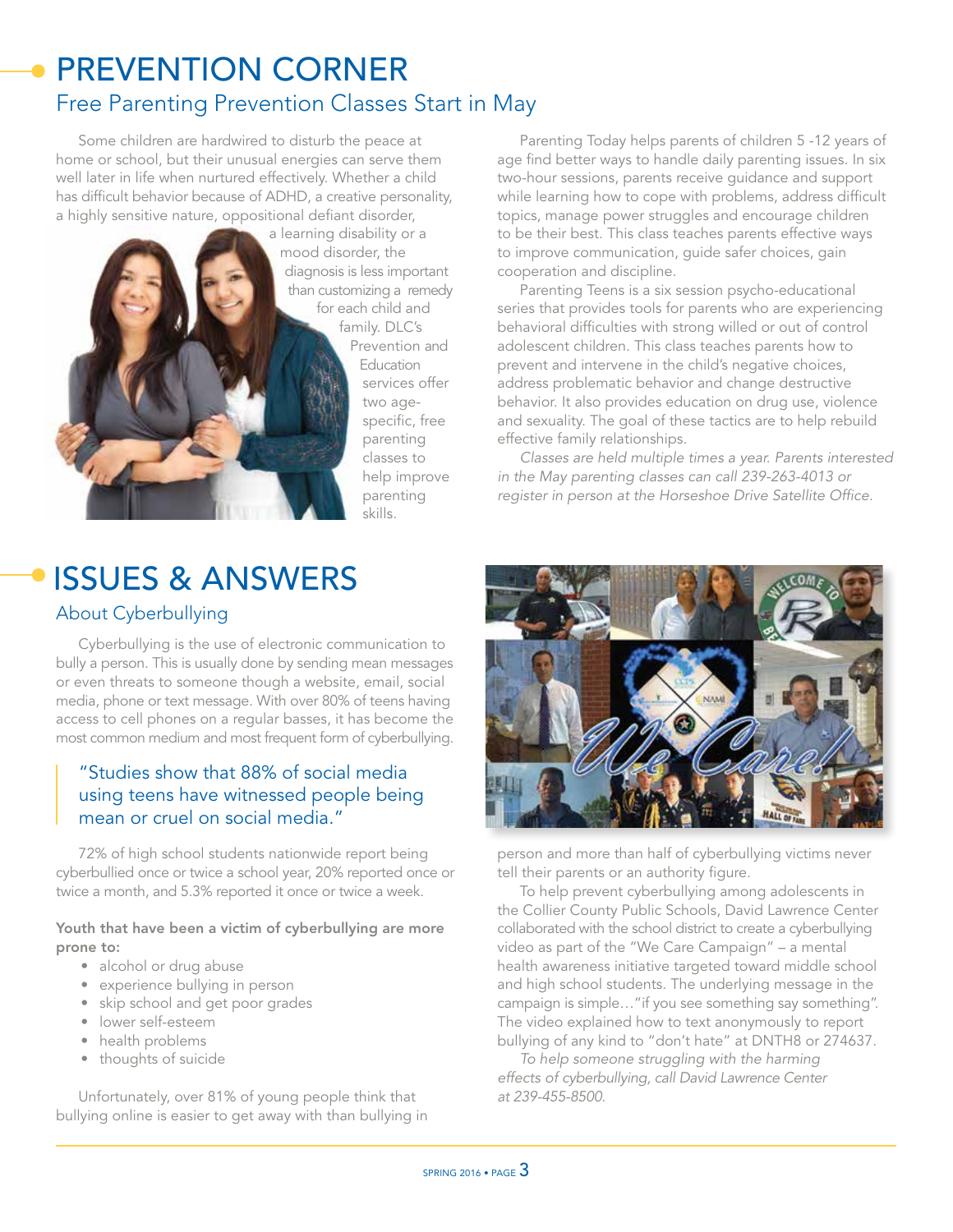# SPECIAL EVENTS David Lawrence Center



HNEIDER, RUSSELL BUDD, KATIE PASCHALL



JOHN AND JANIE PAPPAS, SHERIFF KEVIN RAMBOSK







DAWN AND LUC VEZINA LINDA RICHARDS MALONE, MARIA JIMINEZ - LARA

#### Sound Minds

*Nearly 100 people attended the Sound Minds Mental Health Symposium and Wine Dinner held in April. The VIP Wine Dinner featured harmonious couplings of Staglin Family Vineyards wine and provided sponsors and VIP guests an intimate setting to get to know our speakers and panelists, while the symposium served as a platform to bring heartfelt inspiration and education around the topic of mental health and the care taker. Thanks to our education partner Naples Children and Education Foundation and sponsors, the event raised \$11,000 for mental health research and services for the David Lawrence Center and IMHRO.*



CARLOS AND LYNN CABRERA, LINEA AND CINDA **JOHNSON** 



NAMI Walk

*More than 100 employees and their family members, board members and supporters joined the David Lawrence Center walking team in support of our community partner National Alliance on Mental Illness (NAMI) at their annual fundraising and awareness walk in February. Special thanks to all who joined us in our march for mental health.*



ELIZABETH SCHILLER, CARLY SCHNEIDER, COLETTE GAY, LUCY **PILARSK** 



COLLEEN BUNNER DENA<br>GOVEIA



JOHN AND ALEX BREAULT



CAITLIN AND CARLEEN EDWARDS, MARIA BEASLEY, VANESSA TABOADA, MARCEL JOHNSON, LORRAINE GARCIA, ROLANDO JOHNSON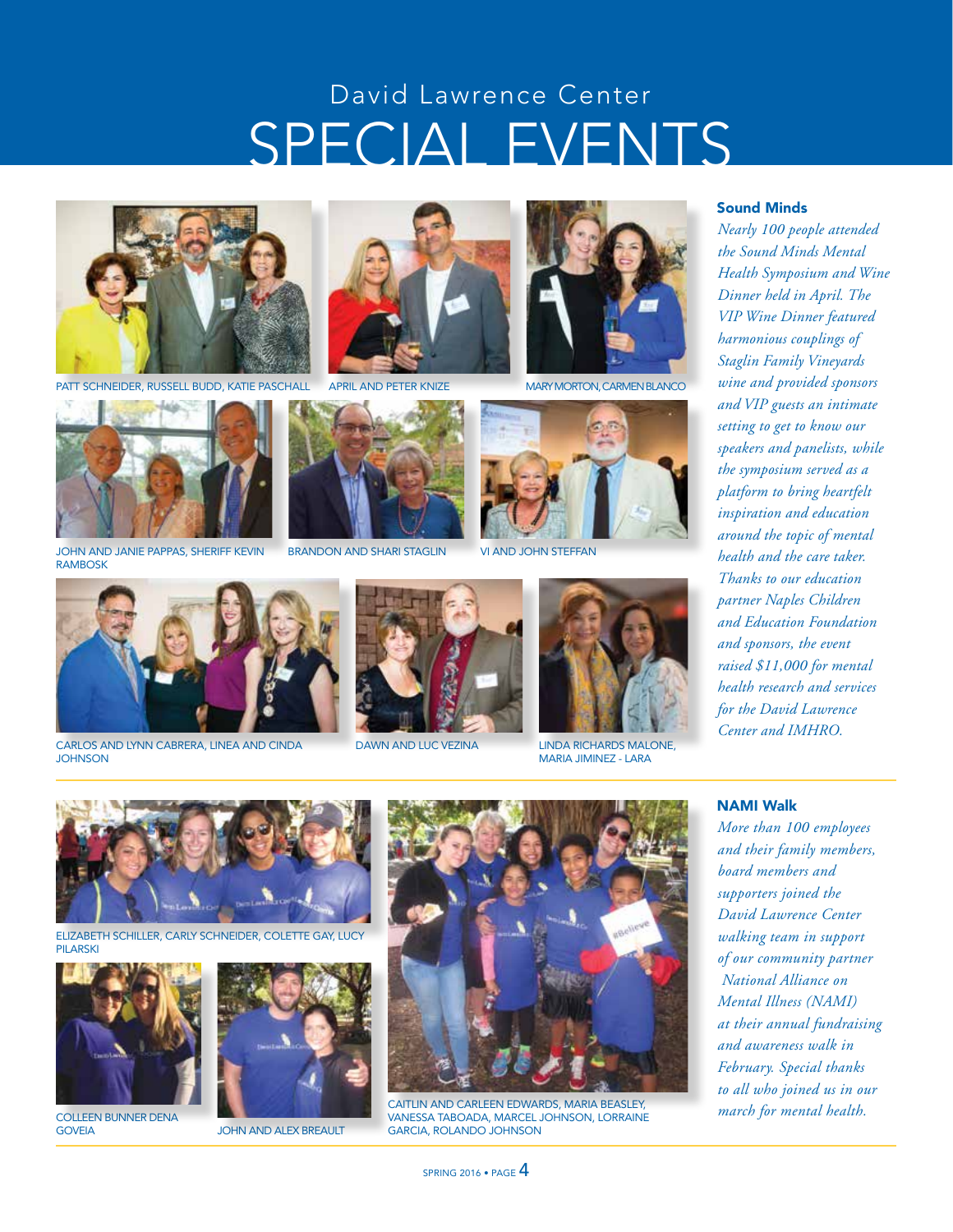# SPECIAL EVENTS David Lawrence Center



KATE AND ROB EDWARDS, RYAN JOBE



BEACH BUM RUNNERS



ANDY BEIGHTS, STEVEN AND SARA IANNACCONE



WEDDING PARTY ENJOYS A FRIENDLY COMPETITION



FAMILY PARTICIPATION FOR DLC



GREEN MONKEY YOGA SUNSET BEACH YOGA

#### Young Executives Beach Bum

*Nearly 200 walkers, runners and yogis joined us for the Young Executives Beach Bum 5K run and walk at Lowdermilk Park in April. The event, now in its third year, was in held in conjunction with Gulf Coast Runners and included a new evening format and sunset beach yoga provided by our community partner Green Monkey Yoga. The event raised nearly \$3,200 for DLC programs and Gulf Coast Runners youth development fund.*

SAVE THE DATE *.................. ..................*

## YOUNG EXECUTIVES SUNSET CRUISE JUNE 16, 2016

Naples Princess with the David Lawrence Center Young Executives for a fun-filled evening of networking, friendraising and philanthropy. The two-hour cruise along Naples Bay will feature a fun, festive atmosphere, music, hors



d'oeuvres, drinks and a priceless encore performance of a beautiful Naples sunset. Casual red, white and "nautical" blue attire is encouraged. Price includes one drink ticket and a two hour sunset cruise. Boarding begins at 6:00 p.m. Tickets are \$45 until June 3rd and \$50 thereafter until the day of the event. Don't miss the boat! This wildly popular annual event sells out every year.

# HEROIN AND PRESCRIPTION PAINKILLERS COMMUNITY ACTION FORUM

**CINDY CAMPOS, KRIST** 

VAUGHN

David Lawrence Center and local treatment providers are joining Drug Free Collier to educate the public about heroin and prescription drug abuse in our community. Keynote speaker Andrew Kolodny, M.D., Chief Medical Officer, Phoenix House Foundation Inc.



along with addiction professionals, community leaders, law enforcement and health care providers will share their expertise on this serious issue. Attendees will get information about the history and current impact of opioid addiction and available community resources.

This unique, educational opportunity will be held at Hodges University from 8:30 a.m. - 2:30 p.m. This event is free to attend and includes lunch. *For more information visit DrugFreeCollier.org or call (239) 302-6717.*

*For sponsorship or ticket information, visit DavidLawrenceCenter.org or call (239) 304-3505.*

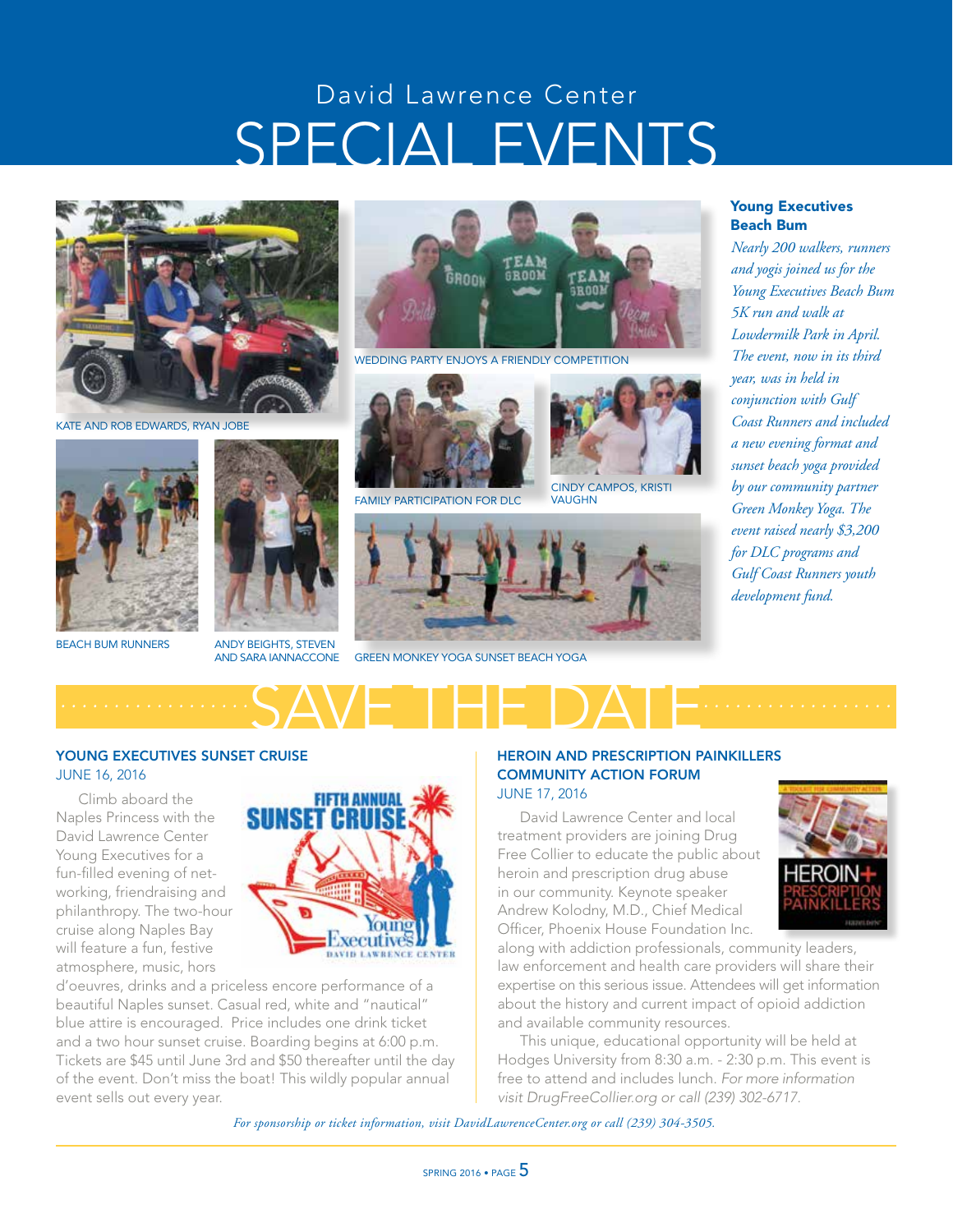# Center News

# Fundraising Efforts Underway to Expand Children's Services

In May, construction will begin on the expansion of the Children's Crisis Stabilization Unit. The project will add four additional beds to our campus bringing the total bed capacity to eight for children and adolescents in need of emergency mental health care. The renovation will also allow for an expanded dining area. The cost of the project will be \$250,000.

"This expansion is critical to meet the demand, prevent adolescent suicide and adequately care for children experiening a mental health crisis in our community.' – SCOTT BURGESS, CEO

The Adult Crisis Unit was expanded in 2012, at which time the children's unit was also renovated. Later that same year, the tragic Sandy Hook school shooting occurred. Since that time there has been a consistent vigilant focus on children's mental health and an increased awareness of the benefits of early intervention. As a result, DLC has seen a dramatic increase in referrals

for admission to the children's unit. Since fiscal year 2011, the



average daily census has increased by 207% and 48% in the last year alone.

Several projects are planned to expand the children's services continuum as spelled out in the 2020 Vision strategic plan. In order to be the leader in pediatric behavioral health in Southwest Florida, the plan calls for a focus on early identification, screening and assessment through the implementation of additional evidence-based practices, technologies, holistic treatments and new children's intensive services as well as an expansion of facilities.

Fundraising is critical to support these initiatives. *For more information, contact Director of Constituent Relations, Darcy Taylor at 239-354-1419 or you can make a donation online at DavidLawrenceCenter.org.*

# GRANT NEWS

## League Club Grant Helps Expand Children's Inpatient Art Therapy Program

More children on the Crisis Stabilization Unit will benefit from the highly effective, evidence-based holistic art therapy service thanks to a \$10,800 grant from the Community Trust Fund of The League Club, Inc. The Crisis Stabilization Unit is an inpatient mental health unit where children experiencing a psychiatric crisis receive brief voluntary and involuntary evaluation and treatment. Children stay an average of three days on the unit.

"Artistic self-expression helps children resolve conflicts and problems, develop interpersonal skills, manage behavior, reduce stress, achieve insight, elevate mood and increase self-esteem and self-awareness."

> – MARY ANN GUERRA, DIRECTOR OF ACUTE CARE AND EMERGENCY SERVICES

The grant will allow for the art therapy sessions to be held twice a week rather than just twice a month, nearly quadrupling the number of children who will be exposed to the healing benefits of art.

Art therapy sessions are conducted by an independent registered art therapist and mental health counselor and

utilize the therapeutic use of art making to help children who experience illness, trauma or life challenges.

The goal of the Children's Crisis Stabilization Unit art therapy program is to improve the child's ability to communicate emotional distress, rebuild a sense of trust, decrease sense of isolation, increase self-expression, provide and reinforce emotional regulation skills and increase the child's sense of well-being while on the unit.

Partnering with The League Club on this program expansion will advance our strategic priorities to enhance community collaborations, grow children's services, expand development efforts, as well as utilize innovative clinical programming to help more children.

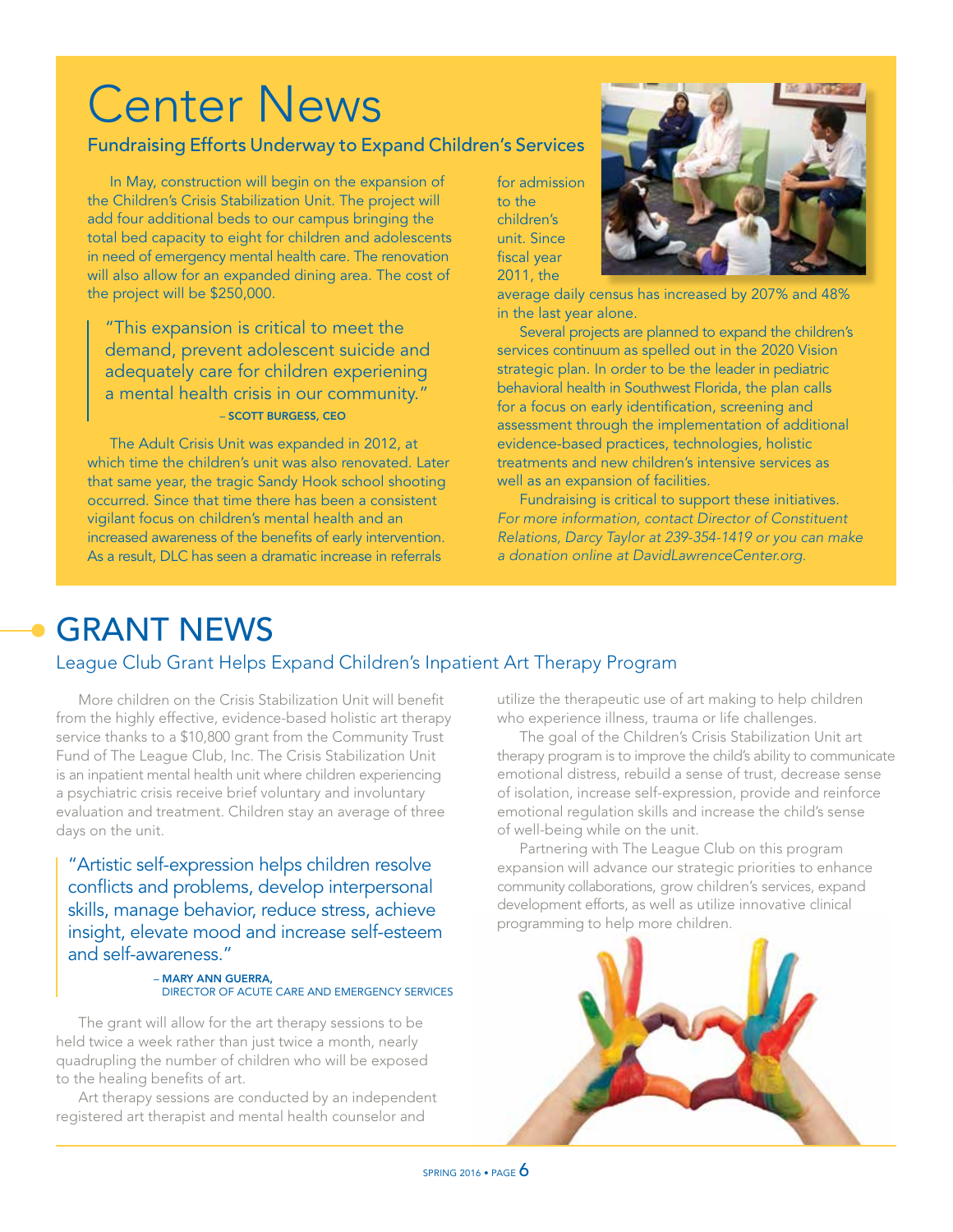# Planned *Giving*

# ON YOUR OWN TERMS HOW TO TAKE CARE OF FAMILY FIRST MARY BETH CRAWFORD, ESQ.

Demands on your time and wallet increase daily, and it's easy to become overwhelmed with all the obligations that come up. Perhaps one of the items on your to-do list is to

*Bequests allow you to retain full control of your assets without depleting them now, while helping ensure that David Lawrence Center continues to grow and thrive in the future.*

send a donation to help support David Lawrence Center, but because you are already stretching your funds in many directions, you may not be sure you can be as charitable as you would like at this time.



#### © The Stelter Company

PLANNED GIVING COMMITTEE CHAIR

### KEEP YOUR CASH FLOW

Adding a bequest provision to your will or living



trust could be the answer. By making a gift of your assets at death – be it cash, stocks, real estate or other property –there is no need to affect your current cash flow. And since the bequest doesn't go into effect until after your lifetime, you can change the provisions in your will or trust at any time.

If you wish to give us a percentage of what is left of your estate after other beneficiaries have received their share, you can. By making a gift of a percentage of your estate, your gift will remain proportionate to the size of your estate, no matter how it fluctuates. Plus, there are no estate taxes owed on amounts left through a charitable bequest.

#### PLEDGE YOUR FUTURE SUPPORT

In many cases, bequests offer the best of both worlds. You retain full control of your assets without depleting them now, while helping ensure that David Lawrence Center continues to grow and thrive in the future.

*For more information about supporting David Lawrence Center through a bequest, contact Director of Constituent Relations Darcy Taylor at 239-354-1419.*

ANNUAL REPORT 2015

The Stelter Company The information in this publication is not intended as legal advice. For legal advice, please consult an attorney. Figures cited in examples are for hypothetical purposes only and are subject to change. References to estate and income taxes include federal taxes only. State income/estate taxes or state law may impact your results.

# FACT:

*In 2014, over 47,000 people died of drug overdoses in our country. Opioids, including prescription drugs and heroin, were involved in 28,647 of those accounting for 61% of all overdose deaths. Opioids are now the deadliest drug in America after tobacco and alcohol.*

# FY 2015 Annual Report Now Available

GREAT The FY 2015 Annual Report is now available on our website at DavidLawrenceCenter.org. The report theme "Feeling Great" focuses on how getting people to feel their best and empowering them to reach for the stars is what DLC is all about. It is a nod to our many super stars: donors, partners, volunteers and staff who are helping our organization be the greatest it can be. The report gives an update on the strategic initiatives accomplished in the first year of our five-year 2020 Vision Plan, shares success stories and lists our donor honor roll. If you would

like to receive a printed copy, call 239-354-1434.